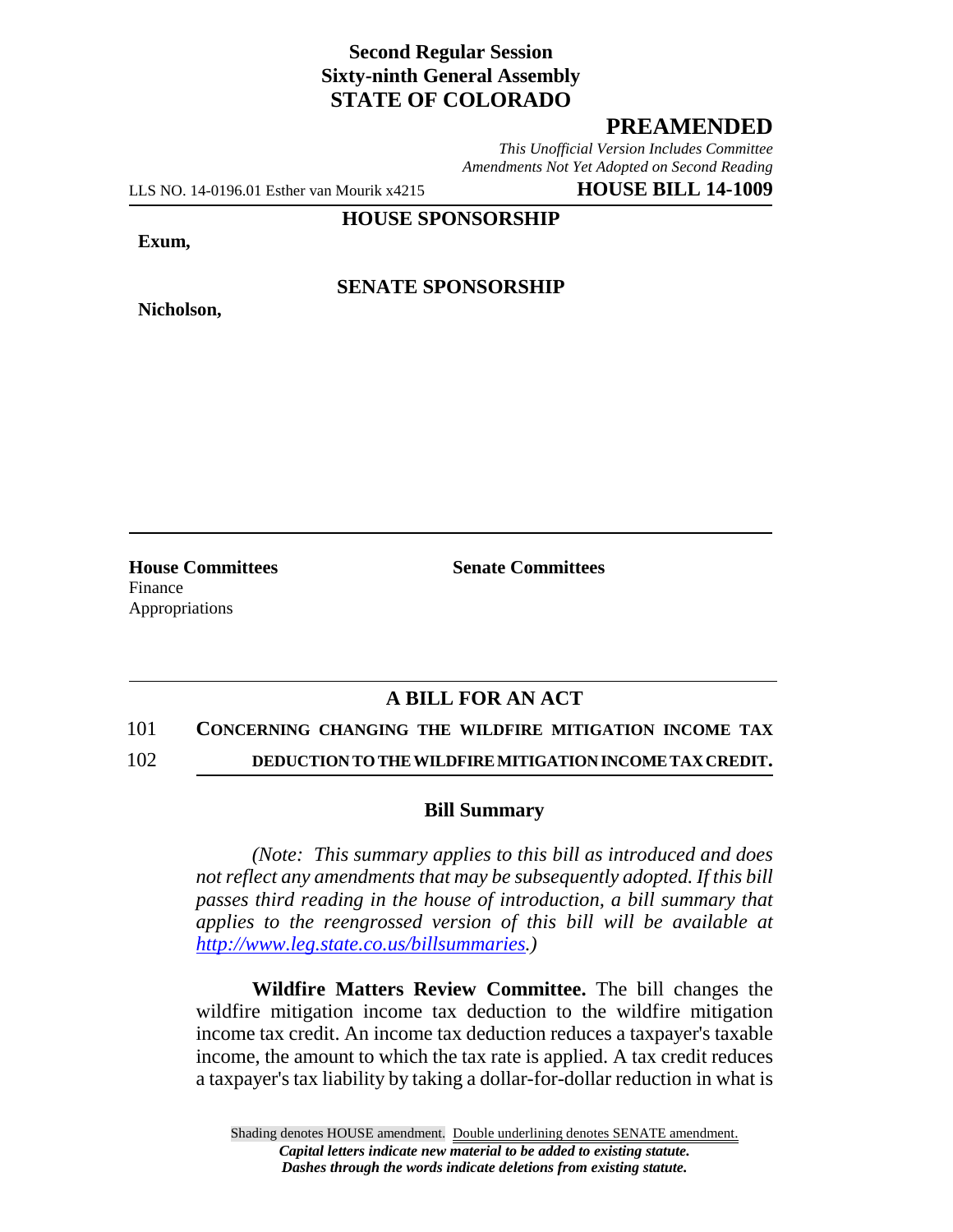owed by what the credit allows. The bill allows a landowner a credit of 50% of the costs incurred in performing wildfire mitigation measures, not to exceed \$2,500. Any amount in excess of the landowner's tax liability in the year the credit is first claimed may be carried forward to offset the landowner's future tax liability for 5 years.

| $\mathbf{1}$   | Be it enacted by the General Assembly of the State of Colorado:            |
|----------------|----------------------------------------------------------------------------|
| $\overline{2}$ | <b>SECTION 1. Legislative declaration.</b> (1) The general assembly        |
| 3              | hereby finds and declares that:                                            |
| $\overline{4}$ | (a) Warm winters, hot and dry summers, severe drought, insect              |
| 5              | and disease infestations, years of fire suppression, and population growth |
| 6              | in the wildland-urban interface continue to increase wildfire risk and the |
| 7              | potential for catastrophic wildland fires in Colorado;                     |
| 8              | (b) Mitigating wildfire risk by creating a defensible space around         |
| 9              | structures is imperative not only to the home and the homeowner, but also  |
| 10             | to the homeowner's community and to the safety of the firefighters called  |
| 11             | to a home to defend it from a wildfire;                                    |
| 12             | (c) By creating an adequate defensible space around structures, a          |
| 13             | homeowner can give firefighters the safest and best chance to defend the   |
| 14             | home from a wildfire; and                                                  |
| 15             | (d) Offering an income tax credit to a taxpayer for a portion of the       |
| 16             | costs of wildfire mitigation measures that the taxpayer incurs is sound    |
| 17             | public policy.                                                             |
| 18             | SECTION 2. In Colorado Revised Statutes, 39-22-104, amend                  |
| 19             | $(4)$ (n.5) (I) (A) and (4) (n.5) (IV) as follows:                         |
| 20             | 39-22-104. Income tax imposed on individuals, estates, and                 |
| 21             | trusts - single rate - definitions - repeal. (4) There shall be subtracted |
| 22             | from federal taxable income:                                               |
| 23             | $(n.5)$ (I) (A) For income tax years commencing on or after January        |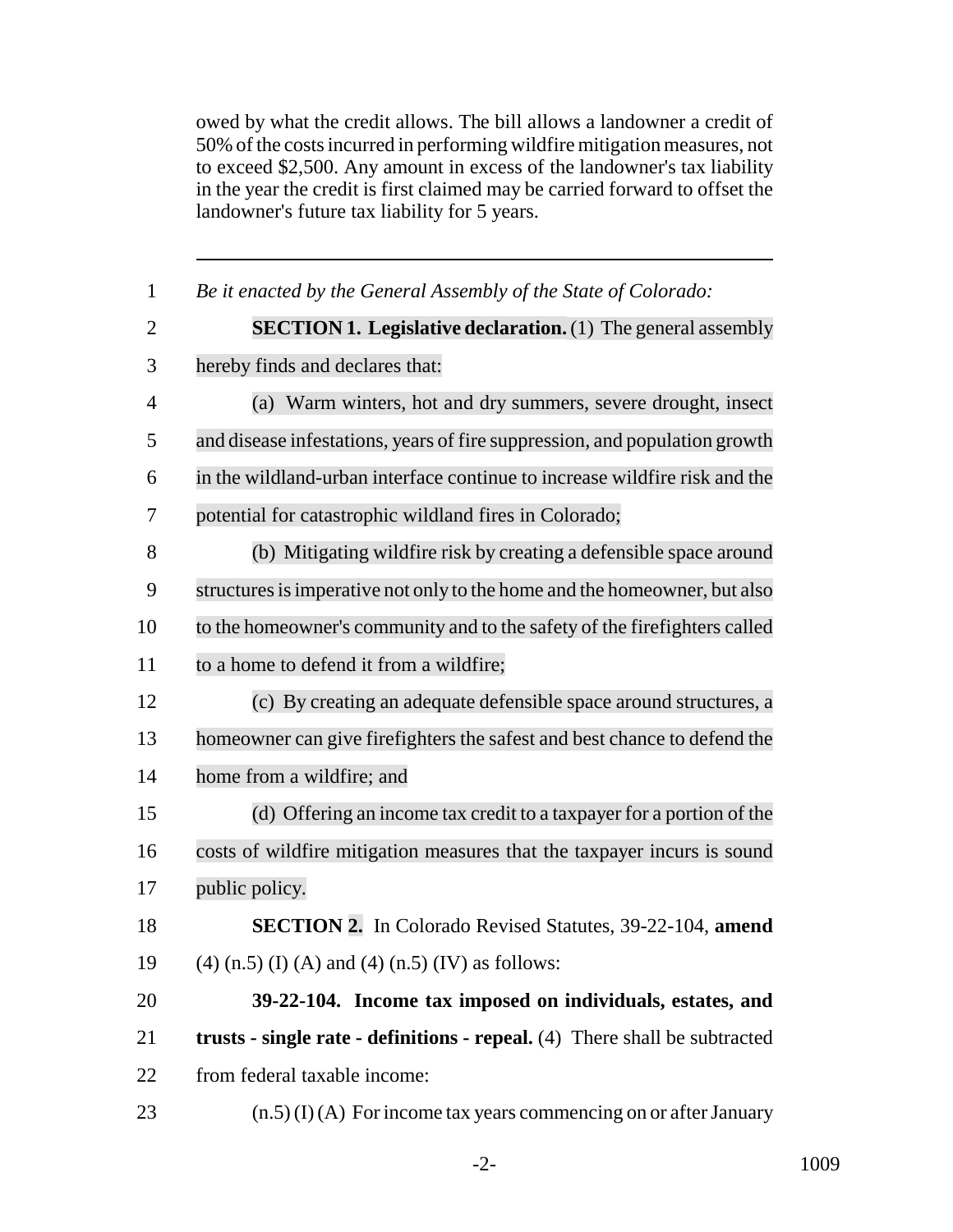1 1, 2014, but prior to  $\frac{1}{2025}$  JANUARY 1, 2015, an amount equal to fifty percent of a landowner's costs incurred in performing wildfire mitigation measures in that income tax year on his or her property located within the state; except that the amount of the deduction claimed in an income tax year shall not exceed two thousand five hundred dollars or the total amount of the landowner's federal taxable income for the income tax year for which the deduction is claimed, whichever is less.

 (IV) This paragraph (n.5) is repealed, effective January 1, 2026 JANUARY 1, 2016.

 **SECTION 3.** In Colorado Revised Statutes, **add** 39-22-536 as follows:

 **39-22-536. Credit for wildfire mitigation - definitions - repeal.** (1) FOR INCOME TAX YEARS COMMENCING ON OR AFTER JANUARY 1, 2015, BUT PRIOR TO JANUARY 1, 2021, THERE SHALL BE ALLOWED A WILDFIRE MITIGATION TAX CREDIT AGAINST THE INCOME TAXES IMPOSED PURSUANT TO THIS ARTICLE. EXCEPT AS PROVIDED IN SUBSECTION (3) OF THIS SECTION, THE AMOUNT OF THE CREDIT IS TWENTY-FIVE PERCENT OF A LANDOWNER'S COSTS INCURRED IN THAT INCOME TAX YEAR IN PERFORMING WILDFIRE MITIGATION MEASURES ON HIS OR HER PROPERTY LOCATED IN A WILDLAND-URBAN INTERFACE AREA WITHIN THE STATE; EXCEPT THAT THE CREDIT CLAIMED IN AN INCOME TAX YEAR SHALL NOT 22 EXCEED TWO THOUSAND FIVE HUNDRED DOLLARS.

 (2) IF THE AMOUNT OF THE CREDIT ALLOWED IN THIS SECTION EXCEEDS THE AMOUNT OF INCOME TAXES OTHERWISE DUE ON THE TAXPAYER'S INCOME IN THE INCOME TAX YEAR FOR WHICH THE CREDIT IS BEING CLAIMED, THE AMOUNT OF THE CREDIT NOT USED AS AN OFFSET AGAINST INCOME TAXES IN THE CURRENT INCOME TAX YEAR MAY BE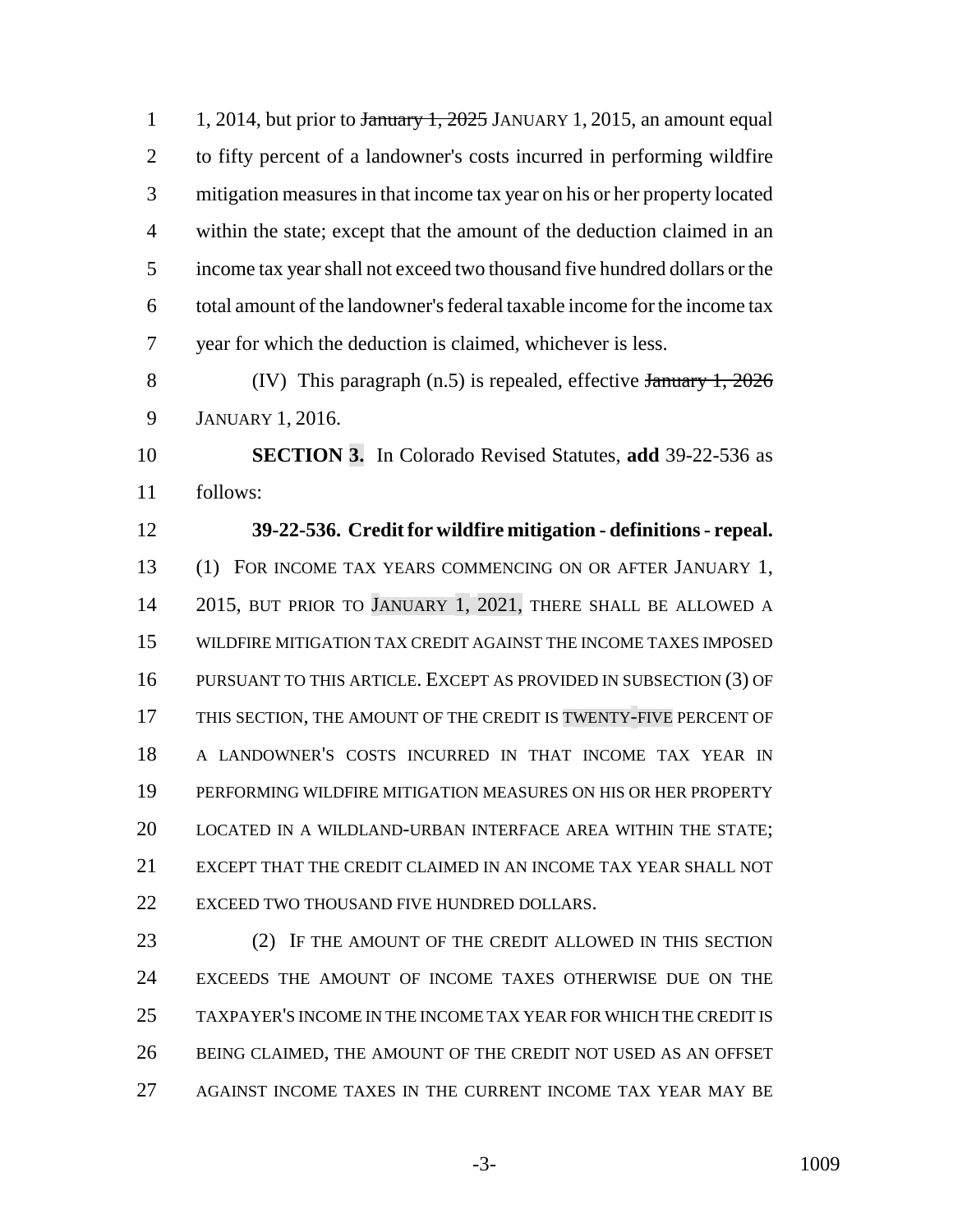CARRIED FORWARD AND USED AS A CREDIT AGAINST SUBSEQUENT YEARS' INCOME TAX LIABILITY FOR A PERIOD NOT TO EXCEED FIVE YEARS AND SHALL BE APPLIED FIRST TO THE EARLIEST INCOME TAX YEARS POSSIBLE. ANY CREDIT REMAINING AFTER SAID PERIOD SHALL NOT BE REFUNDED OR CREDITED TO THE TAXPAYER.

 (3) (a) IN THE CASE OF TWO TAXPAYERS FILING A JOINT RETURN, THE AMOUNT OF THE CREDIT SHALL NOT EXCEED TWO THOUSAND FIVE HUNDRED DOLLARS IN ANY TAXABLE YEAR. IN THE CASE OF TWO TAXPAYERS WHO MAY LEGALLY FILE A JOINT RETURN BUT ACTUALLY FILE SEPARATE RETURNS, ONLY ONE OF THE TAXPAYERS MAY CLAIM THE CREDIT SPECIFIED IN THIS SECTION.

 (b) IN THE CASE OF REAL PROPERTY OWNED AS TENANTS IN COMMON, THE CREDIT ALLOWED PURSUANT TO THIS SECTION IS ONLY ALLOWED FOR ONE OF THE INDIVIDUALS OF THE OWNERSHIP GROUP.

(4) FOR PURPOSES OF THIS SECTION:

 (a) "COLORADO STATE FOREST SERVICE" MEANS THE COLORADO 17 STATE FOREST SERVICE IDENTIFIED IN SECTION 23-31-302, C.R.S.

 (b) "COSTS" MEANS ANY ACTUAL OUT-OF-POCKET EXPENSE INCURRED AND PAID BY THE LANDOWNER, DOCUMENTED BY RECEIPT, FOR PERFORMING WILDFIRE MITIGATION MEASURES. "COSTS" DO NOT INCLUDE ANY INSPECTION OR CERTIFICATION FEES, IN-KIND CONTRIBUTIONS, DONATIONS, INCENTIVES, OR COST SHARING ASSOCIATED WITH PERFORMING WILDFIRE MITIGATION MEASURES. "COSTS" DO NOT INCLUDE EXPENSES PAID BY THE LANDOWNER FROM ANY GRANTS AWARDED TO THE LANDOWNER FOR PERFORMING WILDFIRE MITIGATION MEASURES.

**(c)** "LANDOWNER" MEANS ANY OWNER OF RECORD OF PRIVATE LAND LOCATED WITHIN THE STATE, INCLUDING ANY EASEMENT,